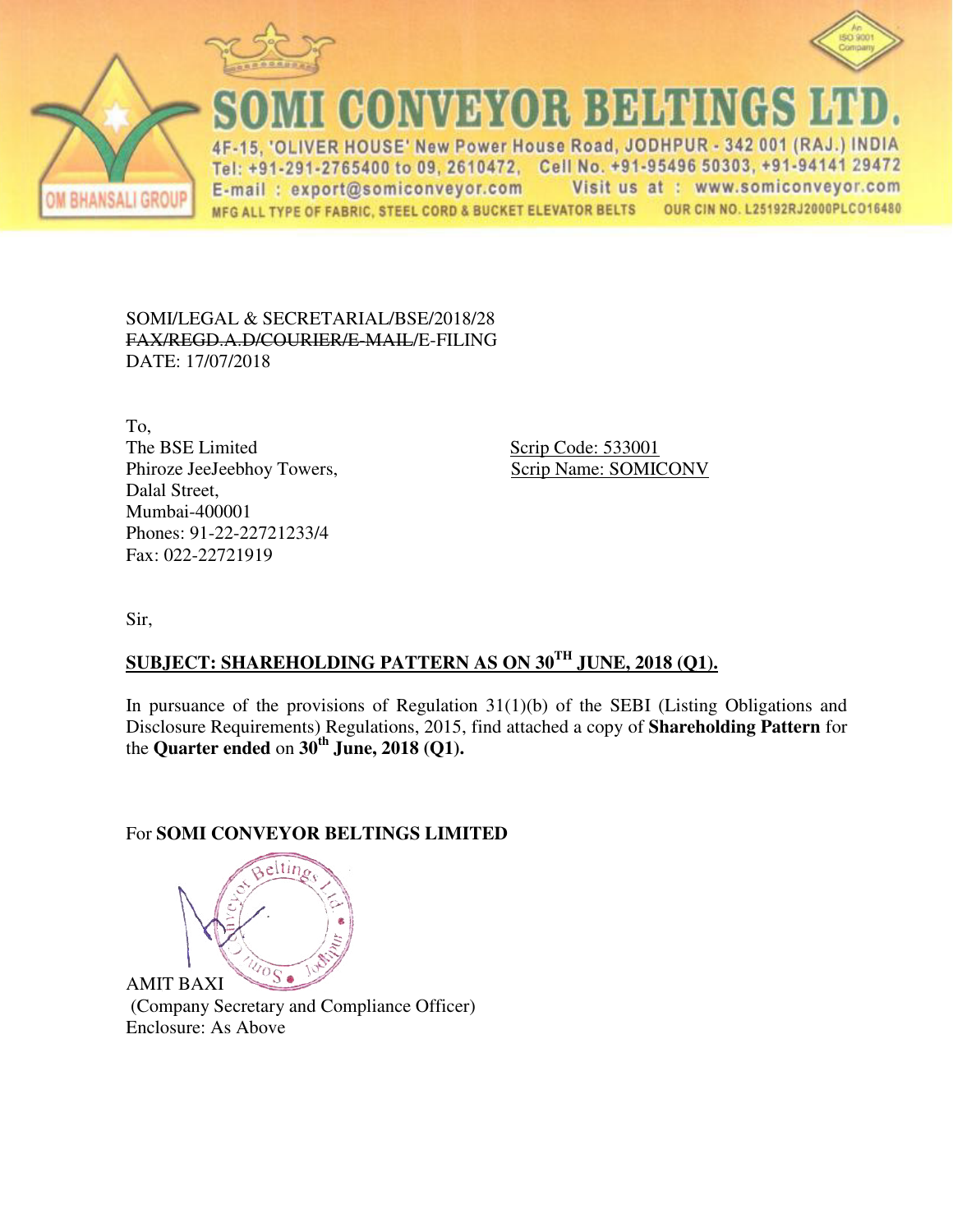| <b>General information about company</b>                                                   |                            |  |  |  |  |  |  |  |
|--------------------------------------------------------------------------------------------|----------------------------|--|--|--|--|--|--|--|
| Scrip code                                                                                 | 533001                     |  |  |  |  |  |  |  |
| NSE Symbol                                                                                 | <b>SOMICONVEY</b>          |  |  |  |  |  |  |  |
| <b>MSEI</b> Symbol                                                                         |                            |  |  |  |  |  |  |  |
| <b>ISIN</b>                                                                                | INE323J01019               |  |  |  |  |  |  |  |
| Name of the company                                                                        | SOMI CONVEYOR BELTINGS LTD |  |  |  |  |  |  |  |
| Whether company is SME                                                                     | N <sub>0</sub>             |  |  |  |  |  |  |  |
| Class of Security                                                                          | <b>Equity Shares</b>       |  |  |  |  |  |  |  |
| Type of report                                                                             | Quarterly                  |  |  |  |  |  |  |  |
| Quarter Ended / Half year ended/Date of Report (For Prelisting / Allotment)                | 30-06-2018                 |  |  |  |  |  |  |  |
| Date of allotment / extinguishment (in case Capital Restructuring selected) / Listing Date |                            |  |  |  |  |  |  |  |
| Shareholding pattern filed under                                                           | Regulation $31(1)(b)$      |  |  |  |  |  |  |  |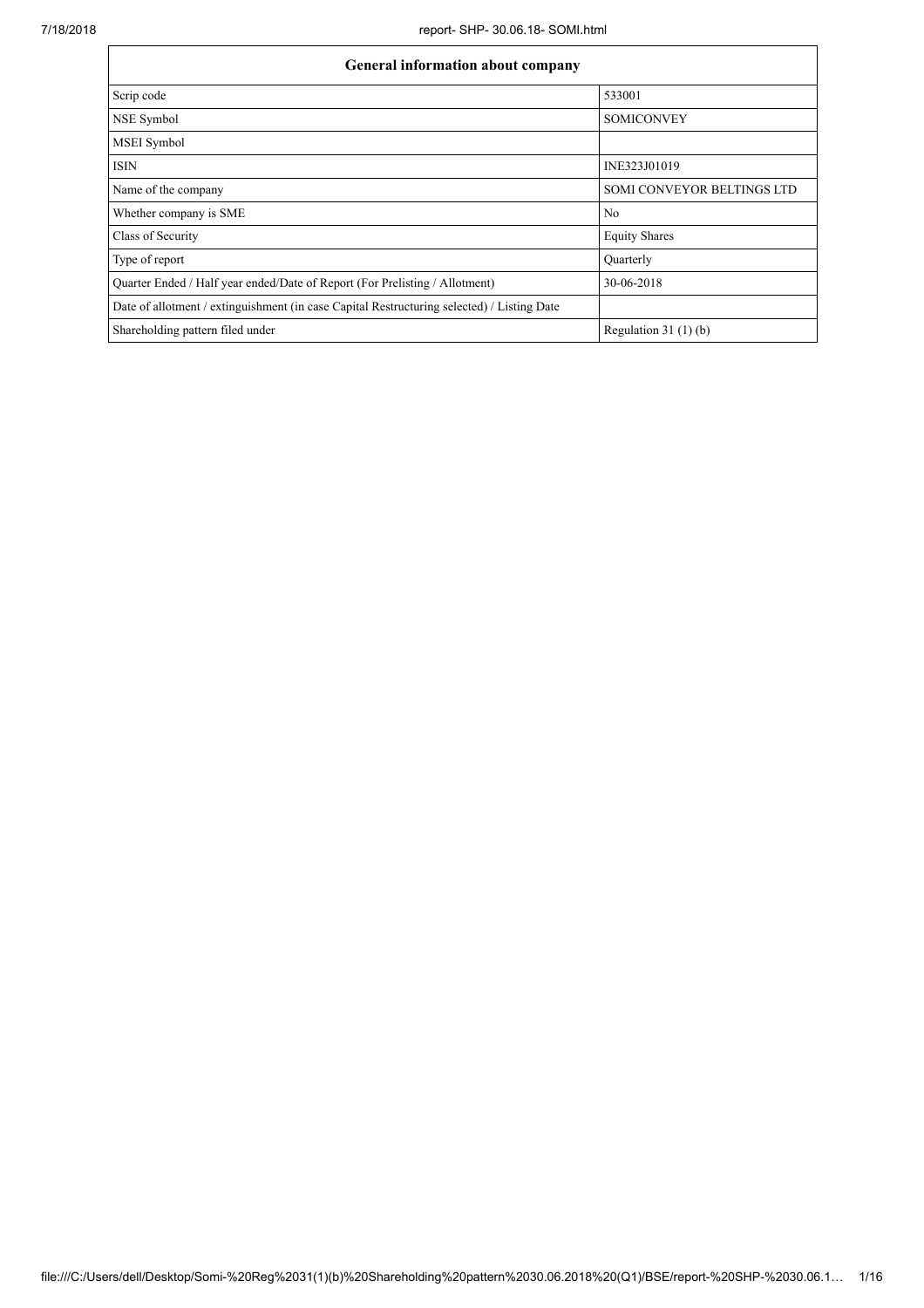|                 | <b>Declaration</b>                                                                        |                |                                |                       |                             |  |  |  |  |  |
|-----------------|-------------------------------------------------------------------------------------------|----------------|--------------------------------|-----------------------|-----------------------------|--|--|--|--|--|
| Sr.<br>No.      | Particular                                                                                | Yes/No         | Promoter and<br>Promoter Group | Public<br>shareholder | Non Promoter-<br>Non Public |  |  |  |  |  |
| $\mathbf{1}$    | Whether the Listed Entity has issued any partly paid up shares?                           | No.            | N <sub>0</sub>                 | N <sub>0</sub>        | N <sub>0</sub>              |  |  |  |  |  |
| $\overline{2}$  | Whether the Listed Entity has issued any Convertible Securities<br>?                      | No             | N <sub>0</sub>                 | N <sub>0</sub>        | N <sub>0</sub>              |  |  |  |  |  |
| $\overline{3}$  | Whether the Listed Entity has issued any Warrants?                                        | N <sub>0</sub> | N <sub>0</sub>                 | N <sub>0</sub>        | N <sub>0</sub>              |  |  |  |  |  |
| $\overline{4}$  | Whether the Listed Entity has any shares against which<br>depository receipts are issued? | N <sub>0</sub> | N <sub>0</sub>                 | N <sub>0</sub>        | N <sub>0</sub>              |  |  |  |  |  |
| 5               | Whether the Listed Entity has any shares in locked-in?                                    | N <sub>0</sub> | N <sub>0</sub>                 | N <sub>0</sub>        | N <sub>0</sub>              |  |  |  |  |  |
| 6               | Whether any shares held by promoters are pledge or otherwise<br>encumbered?               | N <sub>0</sub> | N <sub>0</sub>                 |                       |                             |  |  |  |  |  |
| $7\phantom{.0}$ | Whether company has equity shares with differential voting<br>rights?                     | N <sub>0</sub> | N <sub>0</sub>                 | N <sub>0</sub>        | N <sub>0</sub>              |  |  |  |  |  |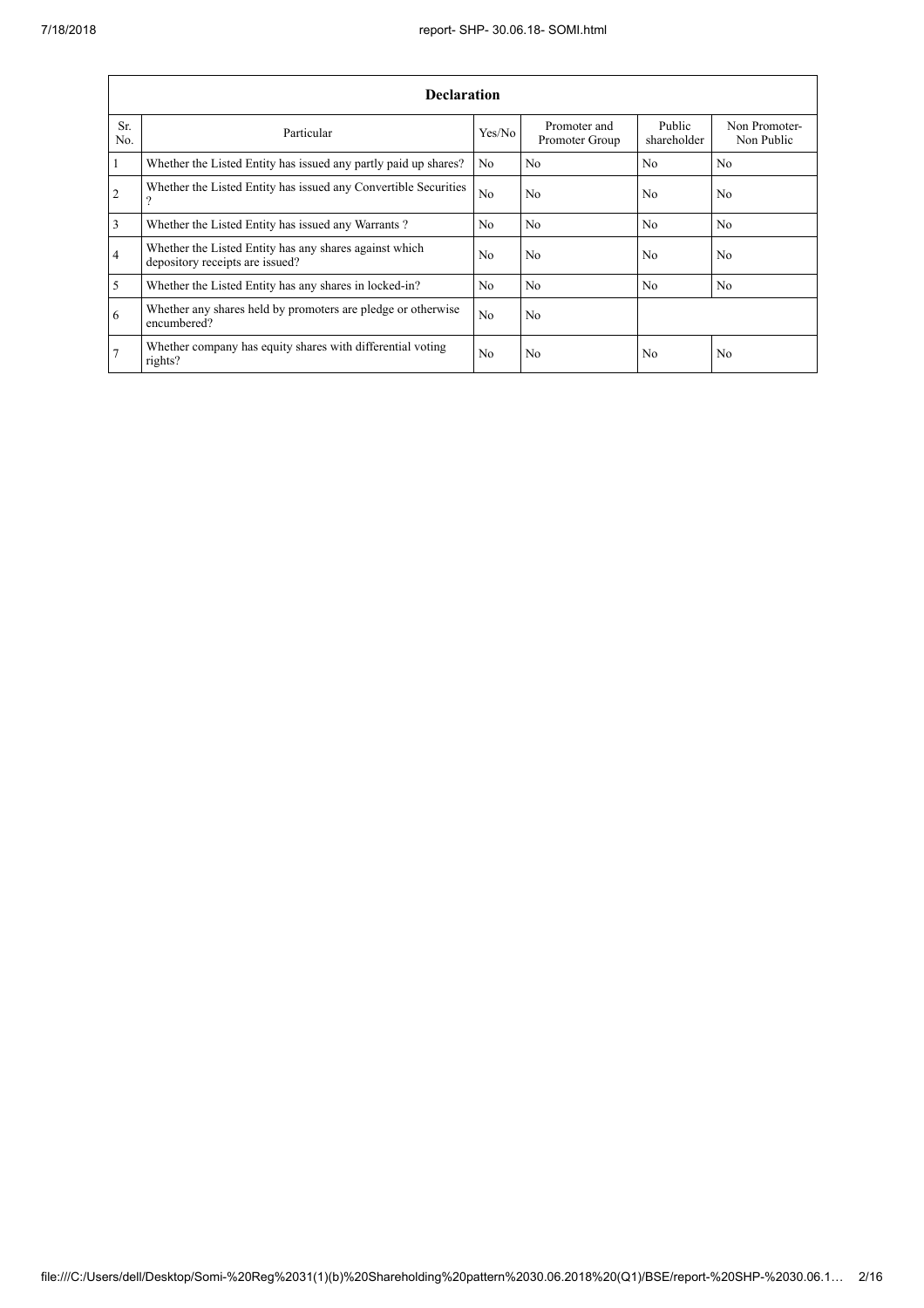$\mathbf{r}$ 

| <b>Table I - Summary Statement holding of specified securities</b> |                                           |                |                       |                             |                                                                  |                                                                    |                                                                                                                      |                                                                  |               |          |                     |
|--------------------------------------------------------------------|-------------------------------------------|----------------|-----------------------|-----------------------------|------------------------------------------------------------------|--------------------------------------------------------------------|----------------------------------------------------------------------------------------------------------------------|------------------------------------------------------------------|---------------|----------|---------------------|
|                                                                    | Category                                  | Nos. Of        | No. of<br>fully paid  | No. Of<br>Partly<br>paid-up | No. Of<br>shares<br>underlying<br>Depository<br>Receipts<br>(VI) | Total nos.<br>shares<br>held (VII)<br>$= (IV) +$<br>$(V)$ + $(VI)$ | Shareholding as a<br>% of total no. of<br>shares (calculated<br>as per SCRR,<br>1957) (VIII) As a<br>% of $(A+B+C2)$ | Number of Voting Rights held in each<br>class of securities (IX) |               |          |                     |
| Category<br>$\rm(D)$                                               | of<br>shareholder                         | shareholders   | up equity             | equity                      |                                                                  |                                                                    |                                                                                                                      | No of Voting (XIV) Rights                                        |               |          | Total as a          |
|                                                                    | (II)                                      | (III)          | shares<br>held $(IV)$ | shares<br>held<br>(V)       |                                                                  |                                                                    |                                                                                                                      | Class eg:<br>X                                                   | Class<br>eg:y | Total    | $%$ of<br>$(A+B+C)$ |
| (A)                                                                | Promoter<br>&<br>Promoter<br>Group        | $\overline{7}$ | 6955787               |                             |                                                                  | 6955787                                                            | 59.05                                                                                                                | 6955787                                                          |               | 6955787  | 59.05               |
| (B)                                                                | Public                                    | 4124           | 4823869               |                             |                                                                  | 4823869                                                            | 40.95                                                                                                                | 4823869                                                          |               | 4823869  | 40.95               |
| (C)                                                                | Non<br>Promoter-<br>Non Public            |                |                       |                             |                                                                  |                                                                    |                                                                                                                      |                                                                  |               |          |                     |
| (C1)                                                               | <b>Shares</b><br>underlying<br><b>DRs</b> |                |                       |                             |                                                                  |                                                                    |                                                                                                                      |                                                                  |               |          |                     |
| (C2)                                                               | Shares held<br>by<br>Employee<br>Trusts   |                |                       |                             |                                                                  |                                                                    |                                                                                                                      |                                                                  |               |          |                     |
|                                                                    | Total                                     | 4131           | 11779656              |                             |                                                                  | 11779656                                                           | 100                                                                                                                  | 11779656                                                         |               | 11779656 | 100                 |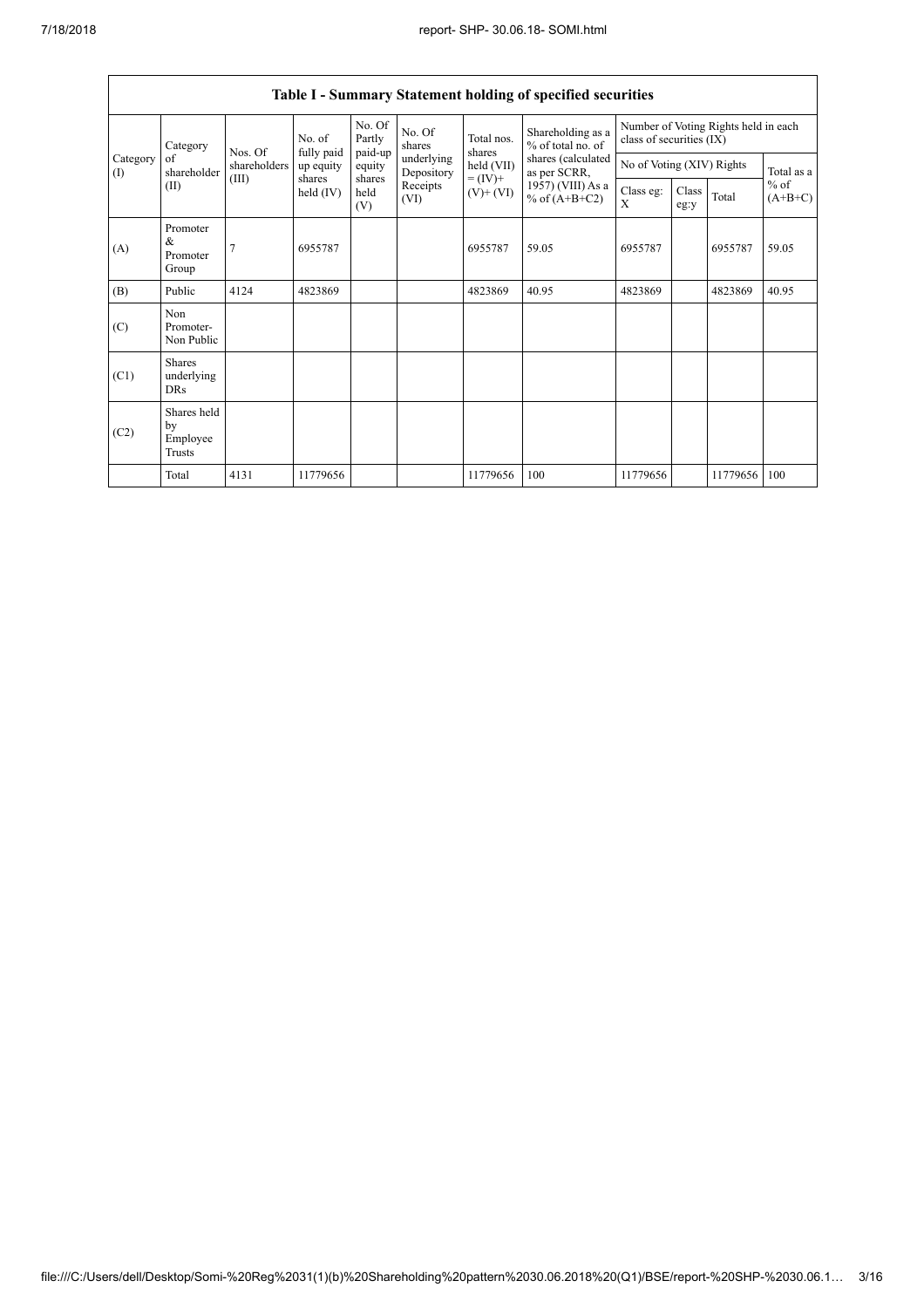| Table I - Summary Statement holding of specified securities |                                           |                                                                                          |                                    |                                                                                                               |                                                                                                                                                                                  |                                        |                                                  |                                                                               |                                                         |                                       |  |
|-------------------------------------------------------------|-------------------------------------------|------------------------------------------------------------------------------------------|------------------------------------|---------------------------------------------------------------------------------------------------------------|----------------------------------------------------------------------------------------------------------------------------------------------------------------------------------|----------------------------------------|--------------------------------------------------|-------------------------------------------------------------------------------|---------------------------------------------------------|---------------------------------------|--|
| Category<br>$($ $\Gamma$                                    | Category<br>of<br>shareholder<br>(II)     | No. Of<br><b>Shares</b><br>Underlying<br>Outstanding<br>convertible<br>securities<br>(X) | No. of<br>Shares<br>Underlying     | No. Of Shares<br>Underlying<br>Outstanding<br>convertible<br>securities and<br>No. Of<br>Warrants (Xi)<br>(a) | Shareholding, as a %<br>assuming full<br>conversion of<br>convertible securities (<br>as a percentage of<br>diluted share capital)<br>$(XI) = (VII)+(X) As a %$<br>of $(A+B+C2)$ | Number of<br>Locked in<br>shares (XII) |                                                  | Number of<br><b>Shares</b><br>pledged or<br>otherwise<br>encumbered<br>(XIII) |                                                         | Number of<br>equity shares<br>held in |  |
|                                                             |                                           |                                                                                          | Outstanding<br>Warrants<br>$(X_i)$ |                                                                                                               |                                                                                                                                                                                  | No.<br>(a)                             | As a<br>$%$ of<br>total<br>Shares<br>held<br>(b) | N <sub>o</sub><br>(a)                                                         | As a<br>$%$ of<br>total<br><b>Shares</b><br>held<br>(b) | dematerialized<br>form $(XIV)$        |  |
| (A)                                                         | Promoter<br>$\&$<br>Promoter<br>Group     |                                                                                          |                                    |                                                                                                               | 59.05                                                                                                                                                                            |                                        |                                                  |                                                                               |                                                         | 6955787                               |  |
| (B)                                                         | Public                                    |                                                                                          |                                    |                                                                                                               | 40.95                                                                                                                                                                            |                                        |                                                  |                                                                               |                                                         | 4001859                               |  |
| (C)                                                         | Non<br>Promoter-<br>Non Public            |                                                                                          |                                    |                                                                                                               |                                                                                                                                                                                  |                                        |                                                  |                                                                               |                                                         |                                       |  |
| (C1)                                                        | <b>Shares</b><br>underlying<br><b>DRs</b> |                                                                                          |                                    |                                                                                                               |                                                                                                                                                                                  |                                        |                                                  |                                                                               |                                                         |                                       |  |
| (C2)                                                        | Shares held<br>by<br>Employee<br>Trusts   |                                                                                          |                                    |                                                                                                               |                                                                                                                                                                                  |                                        |                                                  |                                                                               |                                                         |                                       |  |
|                                                             | Total                                     |                                                                                          |                                    |                                                                                                               | 100                                                                                                                                                                              |                                        |                                                  |                                                                               |                                                         | 10957646                              |  |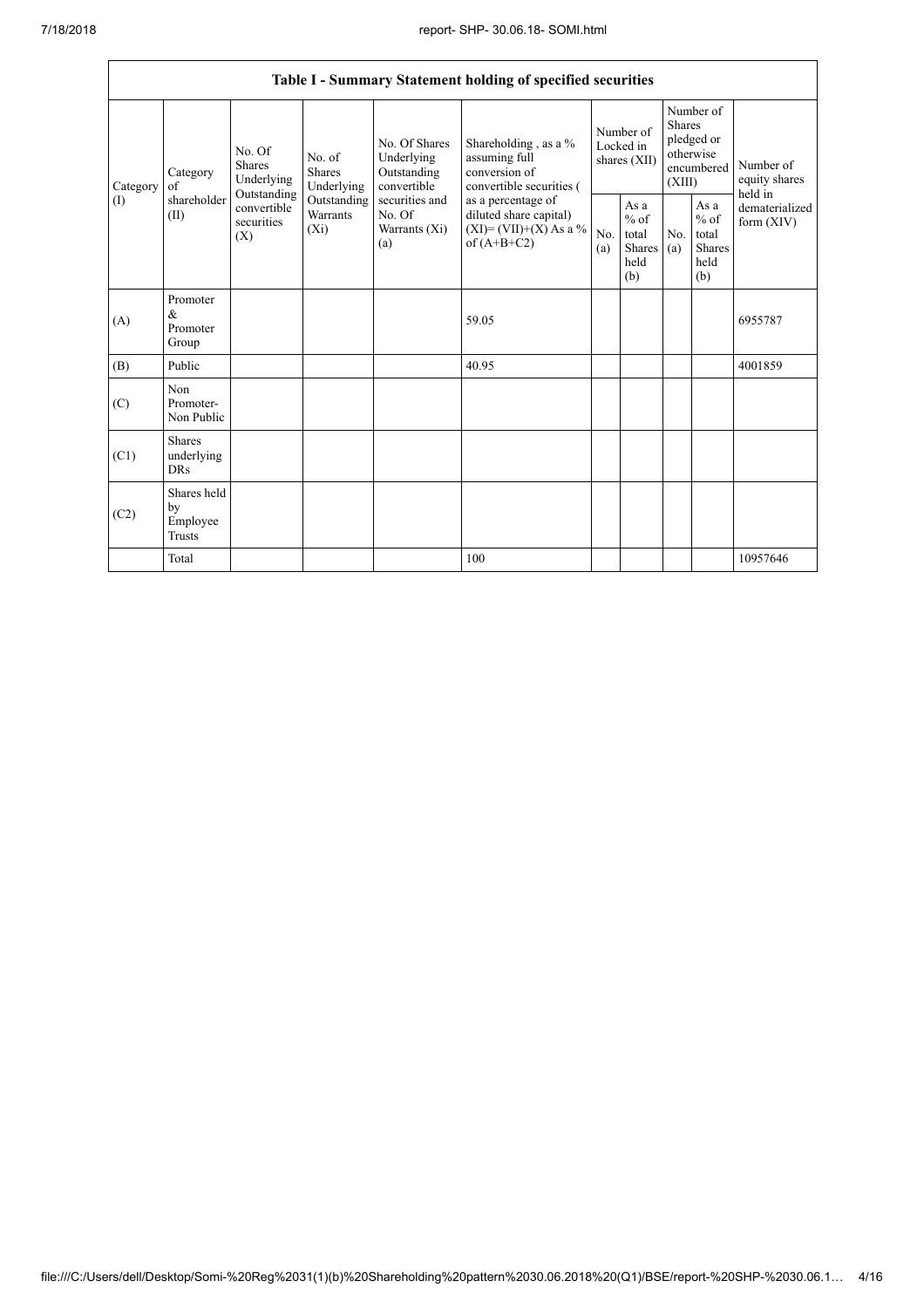$\mathsf{r}$ 

 $\overline{\phantom{a}}$ 

| Table II - Statement showing shareholding pattern of the Promoter and Promoter Group           |                                                                                                                     |                                                                                      |                                   |                                 |                                    |                             |                                                      |                           |               |                                      |                                 |  |
|------------------------------------------------------------------------------------------------|---------------------------------------------------------------------------------------------------------------------|--------------------------------------------------------------------------------------|-----------------------------------|---------------------------------|------------------------------------|-----------------------------|------------------------------------------------------|---------------------------|---------------|--------------------------------------|---------------------------------|--|
|                                                                                                |                                                                                                                     |                                                                                      |                                   | No.<br>Of                       | No. Of                             | Total nos.                  | Shareholding<br>as a $%$ of                          | class of securities (IX)  |               | Number of Voting Rights held in each |                                 |  |
| Sr.                                                                                            | Category &<br>Name of the<br>Shareholders (I)                                                                       | Nos. Of<br>shareholders                                                              | No. of<br>fully paid<br>up equity | Partly<br>paid-<br>up           | shares<br>underlying<br>Depository | shares<br>held<br>$(VII) =$ | total no. of<br>shares<br>(calculated as             | No of Voting (XIV) Rights |               |                                      | Total<br>as a %                 |  |
|                                                                                                |                                                                                                                     | (III)                                                                                | shares<br>held $(IV)$             | equity<br>shares<br>held<br>(V) | Receipts<br>(VI)                   | $(IV)+$<br>$(V)+(VI)$       | per SCRR,<br>1957) (VIII)<br>As a % of<br>$(A+B+C2)$ | Class eg:<br>X            | Class<br>eg:y | Total                                | of<br>Total<br>Voting<br>rights |  |
| A                                                                                              |                                                                                                                     | Table II - Statement showing shareholding pattern of the Promoter and Promoter Group |                                   |                                 |                                    |                             |                                                      |                           |               |                                      |                                 |  |
| (1)                                                                                            | Indian                                                                                                              |                                                                                      |                                   |                                 |                                    |                             |                                                      |                           |               |                                      |                                 |  |
| (a)                                                                                            | Individuals/Hindu<br>undivided Family                                                                               | $\overline{7}$                                                                       | 6955787                           |                                 |                                    | 6955787                     | 59.05                                                | 6955787                   |               | 6955787                              | 59.05                           |  |
| Sub-Total<br>(A)(1)                                                                            |                                                                                                                     | $\tau$                                                                               | 6955787                           |                                 |                                    | 6955787                     | 59.05                                                | 6955787                   |               | 6955787                              | 59.05                           |  |
| (2)                                                                                            | Foreign                                                                                                             |                                                                                      |                                   |                                 |                                    |                             |                                                      |                           |               |                                      |                                 |  |
| Total<br>Shareholding<br>of Promoter<br>and<br>Promoter<br>Group $(A)=$<br>$(A)(1)+(A)$<br>(2) |                                                                                                                     | $\tau$                                                                               | 6955787                           |                                 |                                    | 6955787                     | 59.05                                                | 6955787                   |               | 6955787                              | 59.05                           |  |
| $\, {\bf B}$                                                                                   | Table III - Statement showing shareholding pattern of the Public shareholder                                        |                                                                                      |                                   |                                 |                                    |                             |                                                      |                           |               |                                      |                                 |  |
| (1)                                                                                            | Institutions                                                                                                        |                                                                                      |                                   |                                 |                                    |                             |                                                      |                           |               |                                      |                                 |  |
| (3)                                                                                            | Non-institutions                                                                                                    |                                                                                      |                                   |                                 |                                    |                             |                                                      |                           |               |                                      |                                 |  |
| (a(i))                                                                                         | Individuals -<br>i.Individual<br>shareholders<br>holding nominal<br>share capital up<br>to Rs. 2 lakhs.             | 3757                                                                                 | 1913200                           |                                 |                                    | 1913200                     | 16.24                                                | 1913200                   |               | 1913200                              | 16.24                           |  |
| (a(ii))                                                                                        | Individuals - ii.<br>Individual<br>shareholders<br>holding nominal<br>share capital in<br>excess of Rs. 2<br>lakhs. | 3                                                                                    | 408936                            |                                 |                                    | 408936                      | 3.47                                                 | 408936                    |               | 408936                               | 3.47                            |  |
| (b)                                                                                            | NBFCs registered<br>with RBI                                                                                        | $\mathbf{1}$                                                                         | 75                                |                                 |                                    | 75                          | $\boldsymbol{0}$                                     | 75                        |               | 75                                   | $\boldsymbol{0}$                |  |
| (e)                                                                                            | Any Other<br>(specify)                                                                                              | 363                                                                                  | 2501658                           |                                 |                                    | 2501658                     | 21.24                                                | 2501658                   |               | 2501658                              | 21.24                           |  |
| Sub-Total<br>(B)(3)                                                                            |                                                                                                                     | 4124                                                                                 | 4823869                           |                                 |                                    | 4823869                     | 40.95                                                | 4823869                   |               | 4823869                              | 40.95                           |  |
| <b>Total Public</b><br>Shareholding<br>$(B)=(B)(1)+$<br>$(B)(2)+(B)$<br>(3)                    |                                                                                                                     | 4124                                                                                 | 4823869                           |                                 |                                    | 4823869                     | 40.95                                                | 4823869                   |               | 4823869                              | 40.95                           |  |
| $\mathbf C$                                                                                    | Table IV - Statement showing shareholding pattern of the Non Promoter- Non Public shareholder                       |                                                                                      |                                   |                                 |                                    |                             |                                                      |                           |               |                                      |                                 |  |
| Total (<br>$A+B+C2$ )                                                                          |                                                                                                                     | 4131                                                                                 | 11779656                          |                                 |                                    | 11779656                    | 100                                                  | 11779656                  |               | 11779656                             | 100                             |  |
| Total<br>$(A+B+C)$                                                                             |                                                                                                                     | 4131                                                                                 | 11779656                          |                                 |                                    | 11779656                    | 100                                                  | 11779656                  |               | 11779656                             | 100                             |  |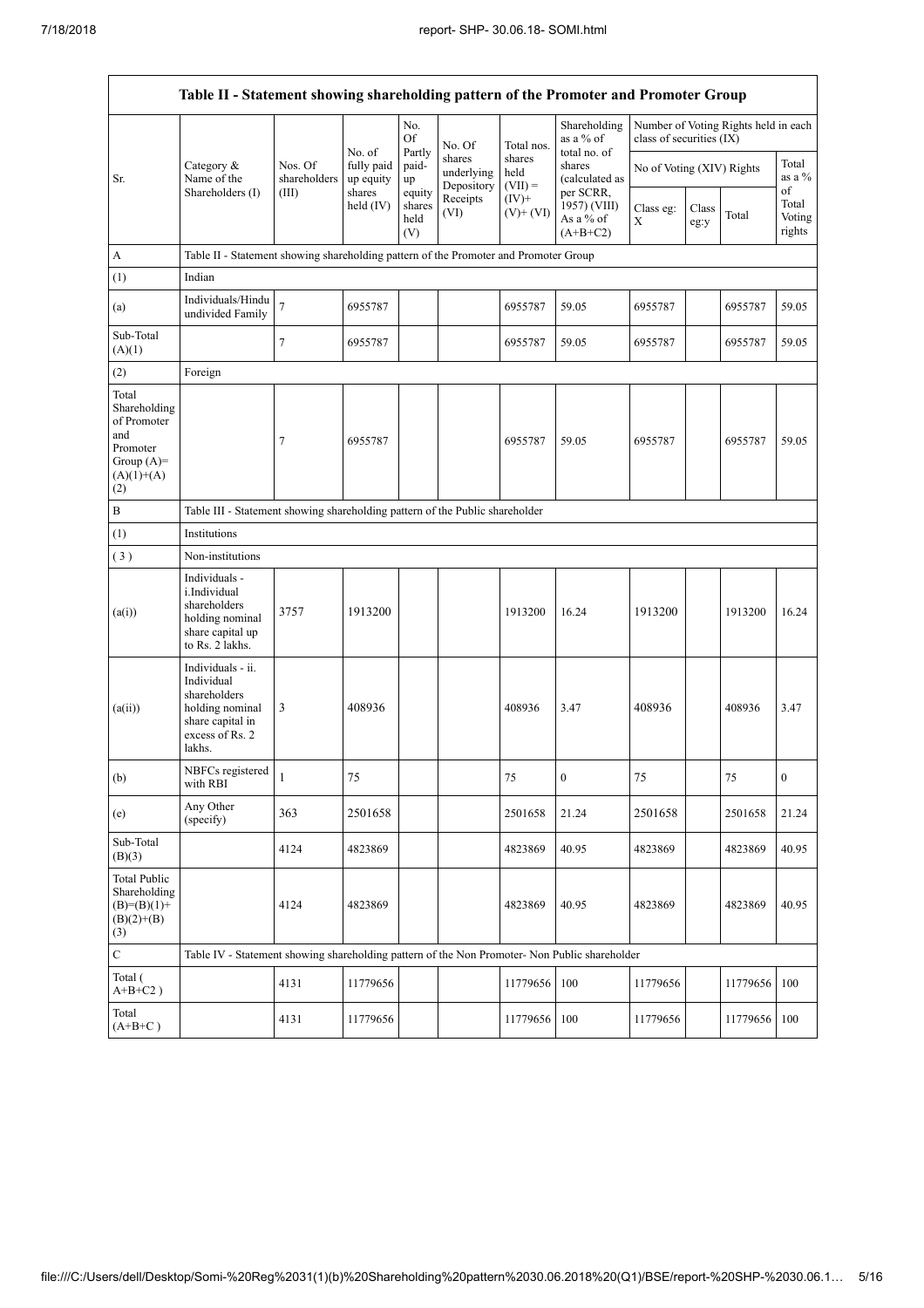| Table II - Statement showing shareholding pattern of the Promoter and Promoter Group    |                                                                                                     |                                       |                                                           |                                                                                               |            |                                                  |            |                                                                               |                                           |  |
|-----------------------------------------------------------------------------------------|-----------------------------------------------------------------------------------------------------|---------------------------------------|-----------------------------------------------------------|-----------------------------------------------------------------------------------------------|------------|--------------------------------------------------|------------|-------------------------------------------------------------------------------|-------------------------------------------|--|
| Sr.                                                                                     | No. Of<br><b>Shares</b><br>Underlying<br>Outstanding<br>convertible<br>securities<br>$(X_i)$<br>(X) | No. of<br><b>Shares</b><br>Underlying | No. Of Shares<br>Underlying<br>Outstanding<br>convertible | Shareholding, as a %<br>assuming full conversion of<br>convertible securities (as a           |            | Number of<br>Locked in<br>shares (XII)           |            | Number of<br><b>Shares</b><br>pledged or<br>otherwise<br>encumbered<br>(XIII) | Number of<br>equity shares                |  |
|                                                                                         |                                                                                                     | Outstanding<br>Warrants               | securities and<br>No. Of Warrants<br>(Xi)(a)              | percentage of diluted share<br>capital) $(XI) = (VII)+(X) As$<br>a % of $(A+B+C2)$            | No.<br>(a) | As a<br>$%$ of<br>total<br>Shares<br>held<br>(b) | No.<br>(a) | As $\mathbf{a}$<br>$%$ of<br>total<br>Shares<br>held<br>(b)                   | held in<br>dematerialized<br>form $(XIV)$ |  |
| A                                                                                       |                                                                                                     |                                       |                                                           | Table II - Statement showing shareholding pattern of the Promoter and Promoter Group          |            |                                                  |            |                                                                               |                                           |  |
| (1)                                                                                     | Indian                                                                                              |                                       |                                                           |                                                                                               |            |                                                  |            |                                                                               |                                           |  |
| (a)                                                                                     |                                                                                                     |                                       |                                                           | 59.05                                                                                         |            |                                                  |            |                                                                               | 6955787                                   |  |
| Sub-Total (A)<br>(1)                                                                    |                                                                                                     |                                       |                                                           | 59.05                                                                                         |            |                                                  |            |                                                                               | 6955787                                   |  |
| (2)                                                                                     | Foreign                                                                                             |                                       |                                                           |                                                                                               |            |                                                  |            |                                                                               |                                           |  |
| Total<br>Shareholding<br>of Promoter<br>and Promoter<br>Group $(A)=$<br>$(A)(1)+(A)(2)$ |                                                                                                     |                                       |                                                           | 59.05                                                                                         |            |                                                  |            |                                                                               | 6955787                                   |  |
| $\, {\bf B}$                                                                            |                                                                                                     |                                       |                                                           | Table III - Statement showing shareholding pattern of the Public shareholder                  |            |                                                  |            |                                                                               |                                           |  |
| (1)                                                                                     | Institutions                                                                                        |                                       |                                                           |                                                                                               |            |                                                  |            |                                                                               |                                           |  |
| (3)                                                                                     | Non-institutions                                                                                    |                                       |                                                           |                                                                                               |            |                                                  |            |                                                                               |                                           |  |
| (a(i))                                                                                  |                                                                                                     |                                       |                                                           | 16.24                                                                                         |            |                                                  |            |                                                                               | 1913190                                   |  |
| (a(ii))                                                                                 |                                                                                                     |                                       |                                                           | 3.47                                                                                          |            |                                                  |            |                                                                               | 408936                                    |  |
| (b)                                                                                     |                                                                                                     |                                       |                                                           | $\mathbf{0}$                                                                                  |            |                                                  |            |                                                                               | 75                                        |  |
| (e)                                                                                     |                                                                                                     |                                       |                                                           | 21.24                                                                                         |            |                                                  |            |                                                                               | 1679658                                   |  |
| Sub-Total (B)<br>(3)                                                                    |                                                                                                     |                                       |                                                           | 40.95                                                                                         |            |                                                  |            |                                                                               | 4001859                                   |  |
| <b>Total Public</b><br>Shareholding<br>$(B)= (B)(1) +$<br>$(B)(2)+(B)(3)$               |                                                                                                     |                                       |                                                           | 40.95                                                                                         |            |                                                  |            |                                                                               | 4001859                                   |  |
| $\mathbf C$                                                                             |                                                                                                     |                                       |                                                           | Table IV - Statement showing shareholding pattern of the Non Promoter- Non Public shareholder |            |                                                  |            |                                                                               |                                           |  |
| Total (<br>$A+B+C2$ )                                                                   |                                                                                                     |                                       |                                                           | 100                                                                                           |            |                                                  |            |                                                                               | 10957646                                  |  |
| Total (A+B+C                                                                            |                                                                                                     |                                       |                                                           | 100                                                                                           |            |                                                  |            |                                                                               | 10957646                                  |  |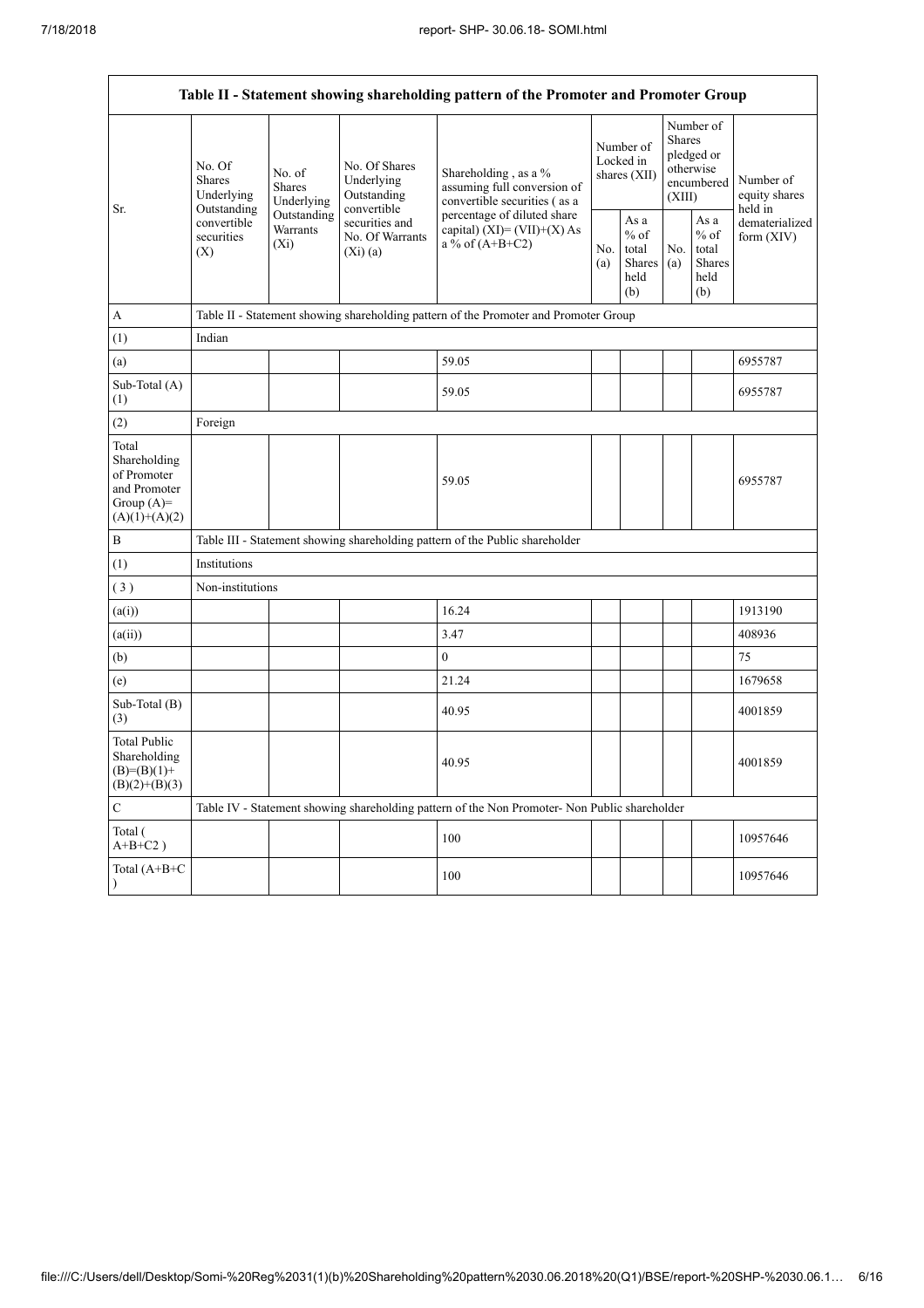| Individuals/Hindu undivided Family                                                                                                                                                       |                                  |                              |                                                    |                                         |                                 |                                 |                                 |  |  |  |
|------------------------------------------------------------------------------------------------------------------------------------------------------------------------------------------|----------------------------------|------------------------------|----------------------------------------------------|-----------------------------------------|---------------------------------|---------------------------------|---------------------------------|--|--|--|
| Searial No.                                                                                                                                                                              | $\mathbf{1}$                     | $\overline{c}$               | $\overline{\mathbf{3}}$                            | $\overline{4}$                          | 5                               | 6                               | $\tau$                          |  |  |  |
| Name of the<br>Shareholders (I)                                                                                                                                                          | <b>GAURAV</b><br><b>BHANSALI</b> | OM KUMARI<br><b>BHANSALI</b> | <b>OM PRAKASH</b><br><b>BHANSALI</b><br><b>HUF</b> | OM<br><b>PRAKASH</b><br><b>BHANSALI</b> | <b>PRIYA</b><br><b>BHANSALI</b> | <b>RUCHI</b><br><b>BHANSALI</b> | <b>VIMAL</b><br><b>BHANSALI</b> |  |  |  |
| PAN(II)                                                                                                                                                                                  | ADDPB0795R                       | ABFPB0643N                   | AAAHO7932H                                         | AAYPB9950G                              | AGQPB6184Q                      | AIIPB0949H                      | ADDPB0794Q                      |  |  |  |
| No. of fully paid<br>up equity shares<br>$\text{held}(\text{IV})$                                                                                                                        | 572335                           | 1091221                      | 135000                                             | 4417011                                 | 68691                           | 72689                           | 598840                          |  |  |  |
| No. Of Partly paid-<br>up equity shares<br>held(V)                                                                                                                                       |                                  |                              |                                                    |                                         |                                 |                                 |                                 |  |  |  |
| No. Of shares<br>underlying<br>Depository<br>Receipts (VI)                                                                                                                               |                                  |                              |                                                    |                                         |                                 |                                 |                                 |  |  |  |
| Total nos. shares<br>held $(VII) = (IV) +$<br>$(V)+(VI)$                                                                                                                                 | 572335                           | 1091221                      | 135000                                             | 4417011                                 | 68691                           | 72689                           | 598840                          |  |  |  |
| Shareholding as a<br>% of total no. of<br>shares (calculated<br>as per SCRR,<br>1957) (VIII) As a<br>% of $(A+B+C2)$                                                                     | 4.86                             | 9.26                         | 1.15                                               | 37.5                                    | 0.58                            | 0.62                            | 5.08                            |  |  |  |
| Number of Voting Rights held in each class of securities (IX)                                                                                                                            |                                  |                              |                                                    |                                         |                                 |                                 |                                 |  |  |  |
| Class eg:X                                                                                                                                                                               | 572335                           | 1091221                      | 135000                                             | 4417011                                 | 68691                           | 72689                           | 598840                          |  |  |  |
| Class eg:y                                                                                                                                                                               |                                  |                              |                                                    |                                         |                                 |                                 |                                 |  |  |  |
| Total                                                                                                                                                                                    | 572335                           | 1091221                      | 135000                                             | 4417011                                 | 68691                           | 72689                           | 598840                          |  |  |  |
| Total as a % of<br><b>Total Voting rights</b>                                                                                                                                            | 4.86                             | 9.26                         | 1.15                                               | 37.5                                    | 0.58                            | 0.62                            | 5.08                            |  |  |  |
| No. Of Shares<br>Underlying<br>Outstanding<br>convertible<br>securities (X)                                                                                                              |                                  |                              |                                                    |                                         |                                 |                                 |                                 |  |  |  |
| No. of Shares<br>Underlying<br>Outstanding<br>Warrants (Xi)                                                                                                                              |                                  |                              |                                                    |                                         |                                 |                                 |                                 |  |  |  |
| No. Of Shares<br>Underlying<br>Outstanding<br>convertible<br>securities and No.<br>Of Warrants (Xi)<br>(a)                                                                               |                                  |                              |                                                    |                                         |                                 |                                 |                                 |  |  |  |
| Shareholding, as a<br>% assuming full<br>conversion of<br>convertible<br>securities (as a<br>percentage of<br>diluted share<br>capital) (XI)=<br>$(VII)+(Xi)(a)$ As a<br>% of $(A+B+C2)$ | 4.86                             | 9.26                         | 1.15                                               | 37.5                                    | 0.58                            | 0.62                            | 5.08                            |  |  |  |
| Number of Locked in shares (XII)                                                                                                                                                         |                                  |                              |                                                    |                                         |                                 |                                 |                                 |  |  |  |
| No. $(a)$                                                                                                                                                                                |                                  |                              |                                                    |                                         |                                 |                                 |                                 |  |  |  |
| As a % of total<br>Shares held (b)                                                                                                                                                       |                                  |                              |                                                    |                                         |                                 |                                 |                                 |  |  |  |
| Number of Shares pledged or otherwise encumbered (XIII)                                                                                                                                  |                                  |                              |                                                    |                                         |                                 |                                 |                                 |  |  |  |
| No. (a)                                                                                                                                                                                  |                                  |                              |                                                    |                                         |                                 |                                 |                                 |  |  |  |
| As a % of total<br>Shares held (b)                                                                                                                                                       |                                  |                              |                                                    |                                         |                                 |                                 |                                 |  |  |  |
| Number of equity<br>shares held in<br>dematerialized<br>form $(XIV)$                                                                                                                     | 572335                           | 1091221                      | 135000                                             | 4417011                                 | 68691                           | 72689                           | 598840                          |  |  |  |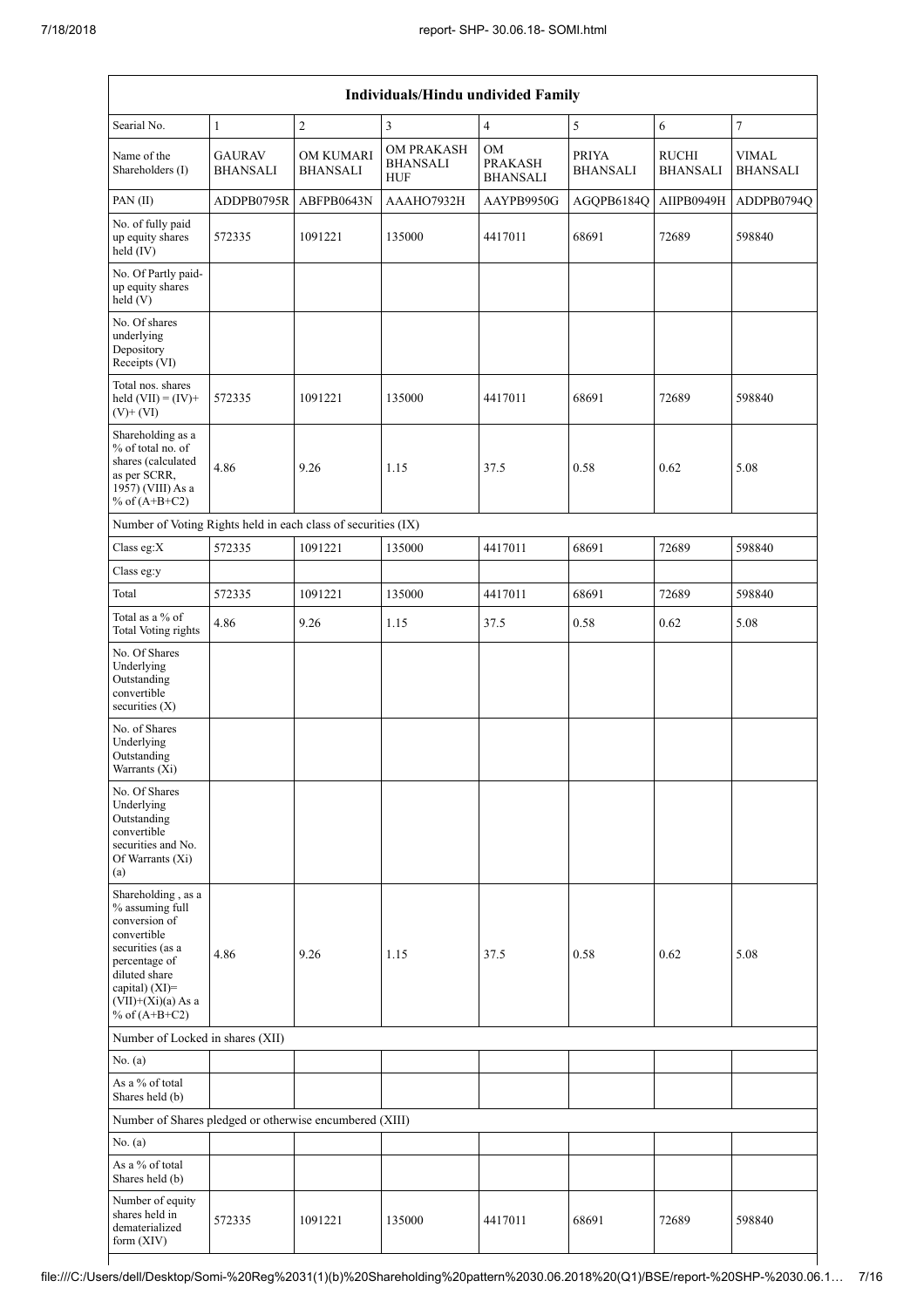| Reason for not providing PAN    |          |          |          |          |          |          |          |  |  |  |
|---------------------------------|----------|----------|----------|----------|----------|----------|----------|--|--|--|
| Reason for not<br>providing PAN |          |          |          |          |          |          |          |  |  |  |
| Shareholder type                | Promoter | Promoter | Promoter | Promoter | Promoter | Promoter | Promoter |  |  |  |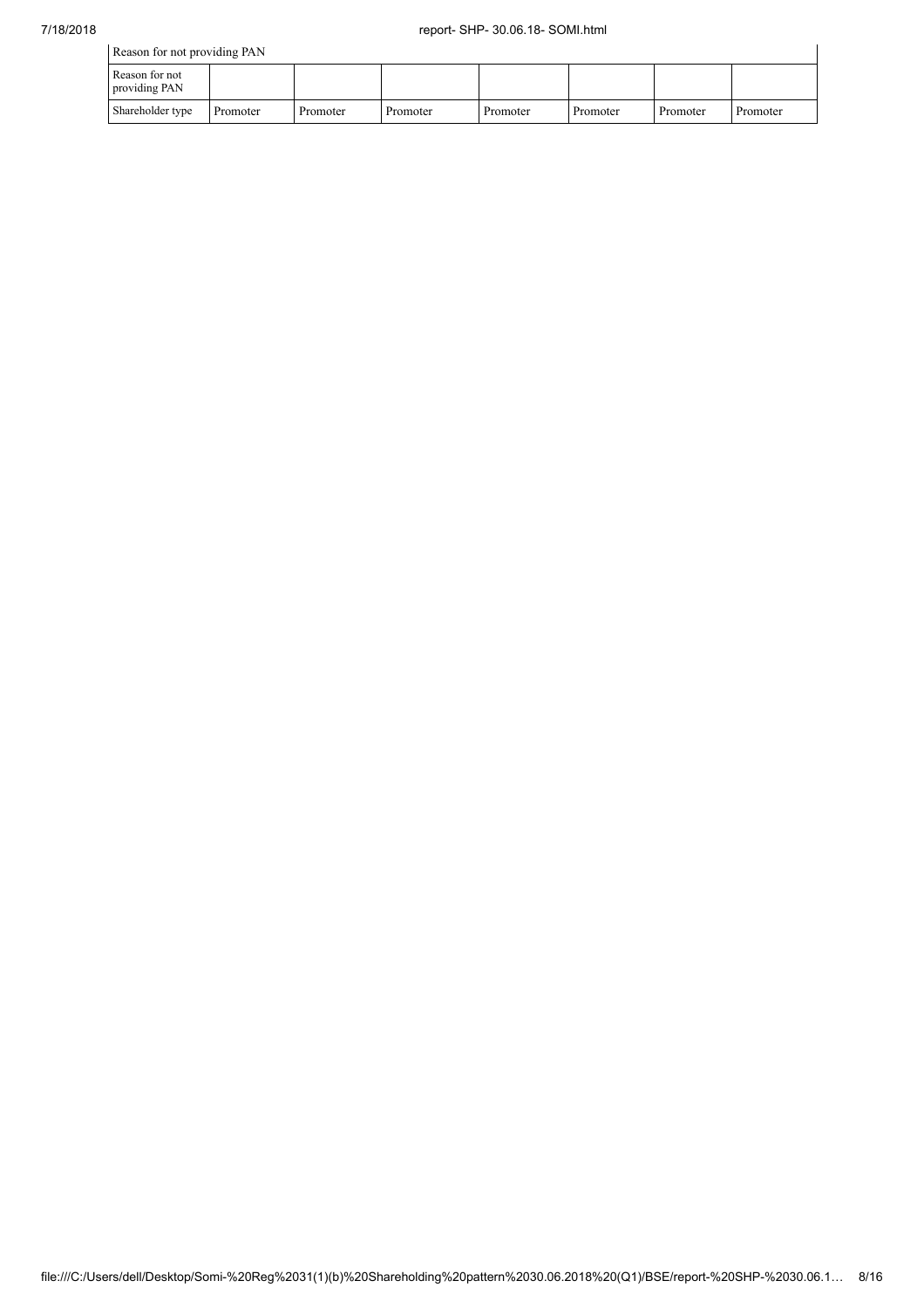| Individuals/Hindu undivided Family                                                                                                                                                       |                                                               |  |  |  |  |  |  |  |
|------------------------------------------------------------------------------------------------------------------------------------------------------------------------------------------|---------------------------------------------------------------|--|--|--|--|--|--|--|
| Searial No.                                                                                                                                                                              |                                                               |  |  |  |  |  |  |  |
| Name of the<br>Shareholders (I)                                                                                                                                                          | Click here to go back                                         |  |  |  |  |  |  |  |
| PAN(II)                                                                                                                                                                                  | Total                                                         |  |  |  |  |  |  |  |
| No. of fully paid<br>up equity shares<br>$held$ (IV)                                                                                                                                     | 6955787                                                       |  |  |  |  |  |  |  |
| No. Of Partly paid-<br>up equity shares<br>$\text{held} (V)$                                                                                                                             |                                                               |  |  |  |  |  |  |  |
| No. Of shares<br>underlying<br>Depository<br>Receipts (VI)                                                                                                                               |                                                               |  |  |  |  |  |  |  |
| Total nos. shares<br>held $(VII) = (IV) +$<br>$(V)$ + $(VI)$                                                                                                                             | 6955787                                                       |  |  |  |  |  |  |  |
| Shareholding as a<br>% of total no. of<br>shares (calculated<br>as per SCRR,<br>1957) (VIII) As a<br>% of $(A+B+C2)$                                                                     | 59.05                                                         |  |  |  |  |  |  |  |
|                                                                                                                                                                                          | Number of Voting Rights held in each class of securities (IX) |  |  |  |  |  |  |  |
| Class eg:X                                                                                                                                                                               | 6955787                                                       |  |  |  |  |  |  |  |
| Class eg:y                                                                                                                                                                               |                                                               |  |  |  |  |  |  |  |
| Total                                                                                                                                                                                    | 6955787                                                       |  |  |  |  |  |  |  |
| Total as a % of<br><b>Total Voting rights</b>                                                                                                                                            | 59.05                                                         |  |  |  |  |  |  |  |
| No. Of Shares<br>Underlying<br>Outstanding<br>convertible<br>securities (X)                                                                                                              |                                                               |  |  |  |  |  |  |  |
| No. of Shares<br>Underlying<br>Outstanding<br>Warrants (Xi)                                                                                                                              |                                                               |  |  |  |  |  |  |  |
| No. Of Shares<br>Underlying<br>Outstanding<br>convertible<br>securities and No.<br>Of Warrants (Xi)<br>(a)                                                                               |                                                               |  |  |  |  |  |  |  |
| Shareholding, as a<br>% assuming full<br>conversion of<br>convertible<br>securities (as a<br>percentage of<br>diluted share<br>capital) (XI)=<br>$(VII)+(Xi)(a)$ As a<br>% of $(A+B+C2)$ | 59.05                                                         |  |  |  |  |  |  |  |
| Number of Locked in shares (XII)                                                                                                                                                         |                                                               |  |  |  |  |  |  |  |
| No. (a)                                                                                                                                                                                  |                                                               |  |  |  |  |  |  |  |
| As a % of total<br>Shares held (b)                                                                                                                                                       |                                                               |  |  |  |  |  |  |  |
|                                                                                                                                                                                          | Number of Shares pledged or otherwise encumbered (XIII)       |  |  |  |  |  |  |  |
| No. (a)                                                                                                                                                                                  |                                                               |  |  |  |  |  |  |  |
| As a % of total<br>Shares held (b)                                                                                                                                                       |                                                               |  |  |  |  |  |  |  |
| Number of equity<br>shares held in<br>dematerialized<br>form (XIV)                                                                                                                       | 6955787                                                       |  |  |  |  |  |  |  |
| Reason for not providing PAN                                                                                                                                                             |                                                               |  |  |  |  |  |  |  |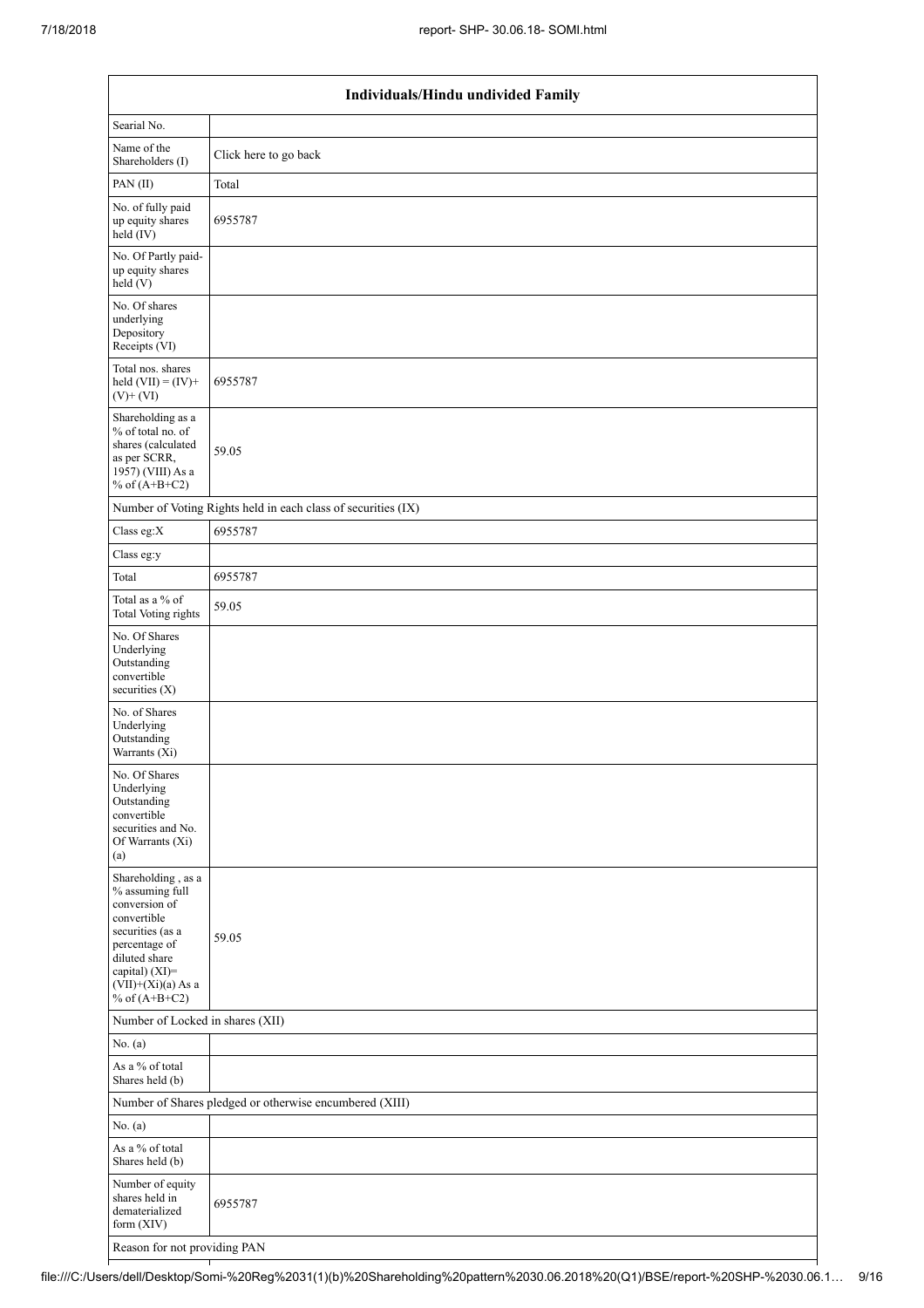| Reason for not<br>providing PAN |  |
|---------------------------------|--|
| Shareholder type                |  |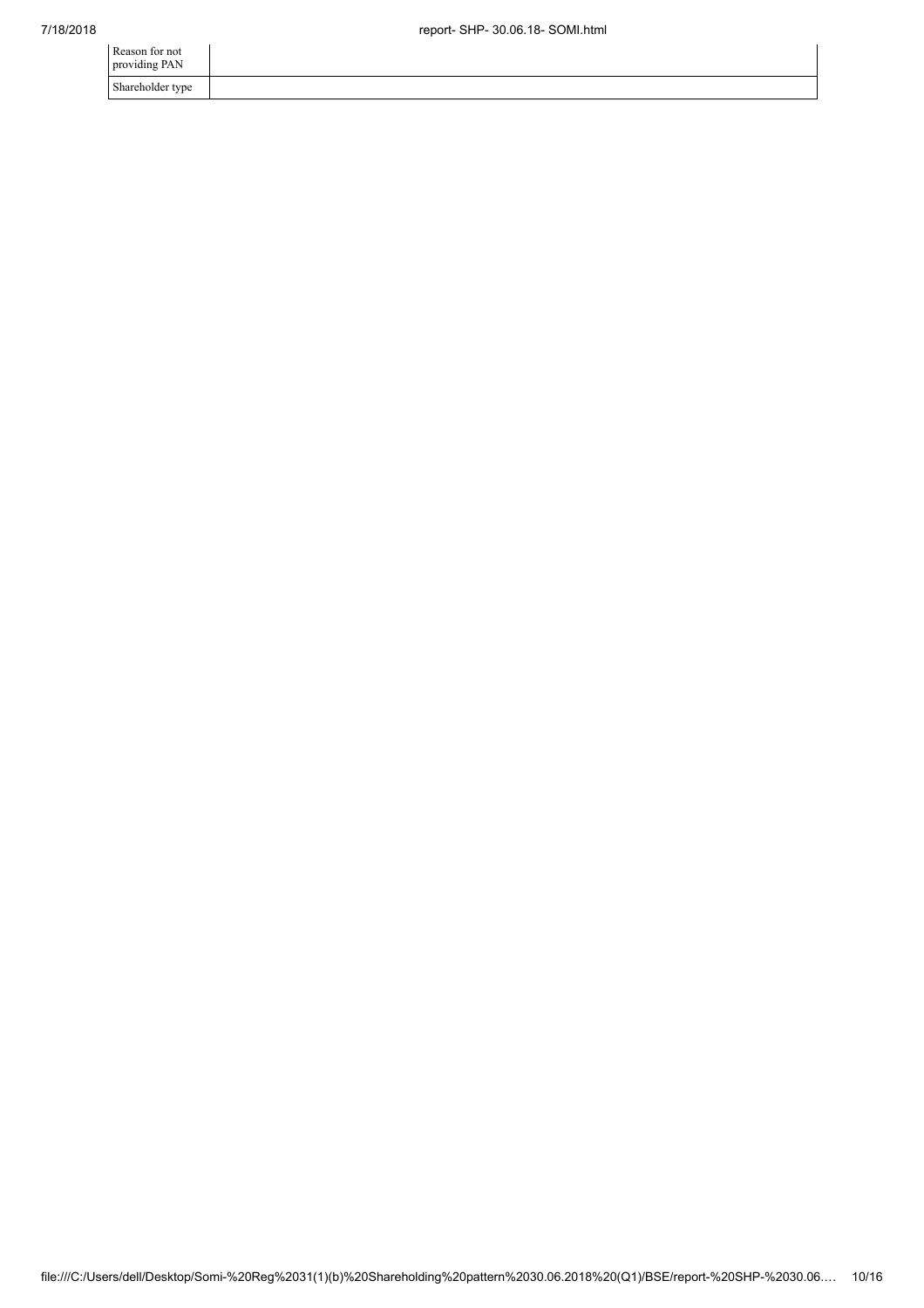П

٦

| Individuals - ii. Individual shareholders holding nominal share capital in excess of Rs. 2 lakhs.                                                                                       |                                                               |                       |  |  |  |  |  |  |  |
|-----------------------------------------------------------------------------------------------------------------------------------------------------------------------------------------|---------------------------------------------------------------|-----------------------|--|--|--|--|--|--|--|
| Searial No.                                                                                                                                                                             | 1                                                             |                       |  |  |  |  |  |  |  |
| Name of the<br>Shareholders (I)                                                                                                                                                         | RAJENDRAKUMAR S BHIMRAJKA                                     | Click here to go back |  |  |  |  |  |  |  |
| PAN $(II)$                                                                                                                                                                              | AETPB8730P                                                    | Total                 |  |  |  |  |  |  |  |
| No. of fully paid<br>up equity shares<br>held (IV)                                                                                                                                      | 275000                                                        | 275000                |  |  |  |  |  |  |  |
| No. Of Partly paid-<br>up equity shares<br>held (V)                                                                                                                                     |                                                               |                       |  |  |  |  |  |  |  |
| No. Of shares<br>underlying<br>Depository<br>Receipts (VI)                                                                                                                              |                                                               |                       |  |  |  |  |  |  |  |
| Total nos. shares<br>held $(VII) = (IV) +$<br>$(V)$ + $(VI)$                                                                                                                            | 275000                                                        | 275000                |  |  |  |  |  |  |  |
| Shareholding as a<br>% of total no. of<br>shares (calculated<br>as per SCRR,<br>1957) (VIII) As a<br>% of $(A+B+C2)$                                                                    | 2.33                                                          | 2.33                  |  |  |  |  |  |  |  |
|                                                                                                                                                                                         | Number of Voting Rights held in each class of securities (IX) |                       |  |  |  |  |  |  |  |
| Class eg: X                                                                                                                                                                             | 275000                                                        | 275000                |  |  |  |  |  |  |  |
| Class eg:y                                                                                                                                                                              |                                                               |                       |  |  |  |  |  |  |  |
| Total                                                                                                                                                                                   | 275000                                                        | 275000                |  |  |  |  |  |  |  |
| Total as a % of<br><b>Total Voting rights</b>                                                                                                                                           | 2.33                                                          | 2.33                  |  |  |  |  |  |  |  |
| No. Of Shares<br>Underlying<br>Outstanding<br>convertible<br>securities $(X)$                                                                                                           |                                                               |                       |  |  |  |  |  |  |  |
| No. of Shares<br>Underlying<br>Outstanding<br>Warrants (Xi)                                                                                                                             |                                                               |                       |  |  |  |  |  |  |  |
| No. Of Shares<br>Underlying<br>Outstanding<br>convertible<br>securities and No.<br>Of Warrants (Xi)<br>(a)                                                                              |                                                               |                       |  |  |  |  |  |  |  |
| Shareholding, as a<br>% assuming full<br>conversion of<br>convertible<br>securities (as a<br>percentage of<br>diluted share<br>capital) $(XI)$ =<br>$(VII)+(X)$ As a %<br>of $(A+B+C2)$ | 2.33                                                          | 2.33                  |  |  |  |  |  |  |  |
| Number of Locked in shares (XII)                                                                                                                                                        |                                                               |                       |  |  |  |  |  |  |  |
| No. (a)                                                                                                                                                                                 |                                                               |                       |  |  |  |  |  |  |  |
| As a % of total<br>Shares held (b)                                                                                                                                                      |                                                               |                       |  |  |  |  |  |  |  |
| Number of equity<br>shares held in<br>dematerialized<br>form (XIV)                                                                                                                      | 275000                                                        | 275000                |  |  |  |  |  |  |  |
| Reason for not providing PAN                                                                                                                                                            |                                                               |                       |  |  |  |  |  |  |  |
| Reason for not<br>providing PAN                                                                                                                                                         |                                                               |                       |  |  |  |  |  |  |  |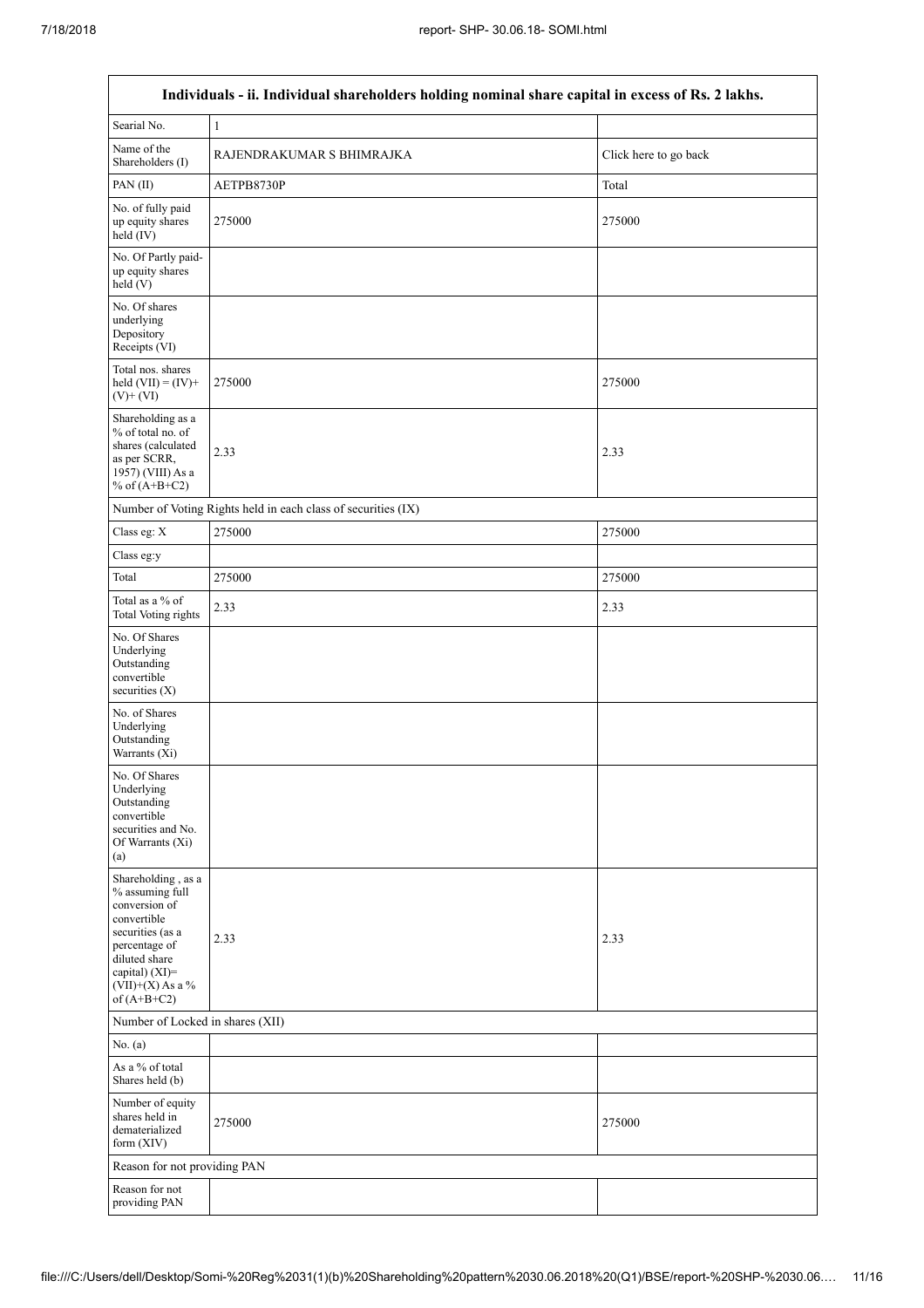| Any Other (specify)                                                                                                                                                                  |                     |                            |                                                              |                                                                      |                                                                                  |                                                             |                                                                     |  |  |  |  |
|--------------------------------------------------------------------------------------------------------------------------------------------------------------------------------------|---------------------|----------------------------|--------------------------------------------------------------|----------------------------------------------------------------------|----------------------------------------------------------------------------------|-------------------------------------------------------------|---------------------------------------------------------------------|--|--|--|--|
| Searial No.                                                                                                                                                                          | $\mathbf{1}$        | $\overline{c}$             | 3                                                            | $\overline{4}$                                                       | 5                                                                                | 6                                                           | $\overline{7}$                                                      |  |  |  |  |
| Category                                                                                                                                                                             | Clearing<br>Members | <b>Bodies</b><br>Corporate | <b>Bodies</b><br>Corporate                                   | <b>Bodies</b><br>Corporate                                           | <b>Bodies Corporate</b>                                                          | <b>Bodies</b><br>Corporate                                  | <b>Bodies</b><br>Corporate                                          |  |  |  |  |
| Category / More<br>than 1 percentage                                                                                                                                                 | Category            | Category                   | More than 1<br>percentage of<br>shareholding                 | More than 1<br>percentage of<br>shareholding                         | More than 1 percentage<br>of shareholding                                        | More than 1<br>percentage of<br>shareholding                | More than 1<br>percentage of<br>shareholding                        |  |  |  |  |
| Name of the<br>Shareholders (I)                                                                                                                                                      |                     |                            | JOSHNA<br><b>TRADING</b><br><b>PRIVATE</b><br><b>LIMITED</b> | <b>MANISH</b><br><b>TRADECOM</b><br><b>PRIVATE</b><br><b>LIMITED</b> | <b>ROYAL JAISAL</b><br><b>FINANCIAL</b><br><b>CONSULTANTS</b><br>PRIVATE LIMITED | SAJOY<br><b>RUBBERS</b><br><b>PRIVATE</b><br><b>LIMITED</b> | <b>SINA</b><br><b>CHEMTRADE</b><br><b>PRIVATE</b><br><b>LIMITED</b> |  |  |  |  |
| PAN(II)                                                                                                                                                                              |                     |                            | AABCJ7088F                                                   | AAECM7389P                                                           | AAECR2634L                                                                       | AAKCS0552L                                                  | AAKCS0554N                                                          |  |  |  |  |
| No. of the<br>Shareholders (I)                                                                                                                                                       | 76                  | 49                         | $\mathbf{1}$                                                 | 1                                                                    | 1                                                                                | 1                                                           | 1                                                                   |  |  |  |  |
| No. of fully paid<br>up equity shares<br>held (IV)                                                                                                                                   | 93994               | 2156007                    | 286000                                                       | 301732                                                               | 382553                                                                           | 238000                                                      | 298000                                                              |  |  |  |  |
| No. Of Partly paid-<br>up equity shares<br>held (V)                                                                                                                                  |                     |                            |                                                              |                                                                      |                                                                                  |                                                             |                                                                     |  |  |  |  |
| No. Of shares<br>underlying<br>Depository<br>Receipts (VI)                                                                                                                           |                     |                            |                                                              |                                                                      |                                                                                  |                                                             |                                                                     |  |  |  |  |
| Total nos. shares<br>held $(VII) = (IV) +$<br>$(V)+(VI)$                                                                                                                             | 93994               | 2156007                    | 286000                                                       | 301732                                                               | 382553                                                                           | 238000                                                      | 298000                                                              |  |  |  |  |
| Shareholding as a<br>% of total no. of<br>shares (calculated<br>as per SCRR,<br>1957) (VIII) As a<br>% of $(A+B+C2)$                                                                 | 0.8                 | 18.3                       | 2.43                                                         | 2.56                                                                 | 3.25                                                                             | 2.02                                                        | 2.53                                                                |  |  |  |  |
| Number of Voting Rights held in each class of securities (IX)                                                                                                                        |                     |                            |                                                              |                                                                      |                                                                                  |                                                             |                                                                     |  |  |  |  |
| Class eg: X                                                                                                                                                                          | 93994               | 2156007                    | 286000                                                       | 301732                                                               | 382553                                                                           | 238000                                                      | 298000                                                              |  |  |  |  |
| Class eg:y                                                                                                                                                                           |                     |                            |                                                              |                                                                      |                                                                                  |                                                             |                                                                     |  |  |  |  |
| Total                                                                                                                                                                                | 93994               | 2156007                    | 286000                                                       | 301732                                                               | 382553                                                                           | 238000                                                      | 298000                                                              |  |  |  |  |
| Total as a % of<br>Total Voting rights                                                                                                                                               | 0.8                 | 18.3                       | 2.43                                                         | 2.56                                                                 | 3.25                                                                             | 2.02                                                        | 2.53                                                                |  |  |  |  |
| No. Of Shares<br>Underlying<br>Outstanding<br>convertible<br>securities (X)                                                                                                          |                     |                            |                                                              |                                                                      |                                                                                  |                                                             |                                                                     |  |  |  |  |
| No. of Shares<br>Underlying<br>Outstanding<br>Warrants (Xi)                                                                                                                          |                     |                            |                                                              |                                                                      |                                                                                  |                                                             |                                                                     |  |  |  |  |
| No. Of Shares<br>Underlying<br>Outstanding<br>convertible<br>securities and No.<br>Of Warrants (Xi)<br>(a)                                                                           |                     |                            |                                                              |                                                                      |                                                                                  |                                                             |                                                                     |  |  |  |  |
| Shareholding, as a<br>% assuming full<br>conversion of<br>convertible<br>securities (as a<br>percentage of<br>diluted share<br>capital) (XI)=<br>$(VII)+(X)$ As a %<br>of $(A+B+C2)$ | 0.8                 | 18.3                       | 2.43                                                         | 2.56                                                                 | 3.25                                                                             | 2.02                                                        | 2.53                                                                |  |  |  |  |
| Number of Locked in shares (XII)                                                                                                                                                     |                     |                            |                                                              |                                                                      |                                                                                  |                                                             |                                                                     |  |  |  |  |
| No. $(a)$                                                                                                                                                                            |                     |                            |                                                              |                                                                      |                                                                                  |                                                             |                                                                     |  |  |  |  |
| As a % of total<br>Shares held (b)                                                                                                                                                   |                     |                            |                                                              |                                                                      |                                                                                  |                                                             |                                                                     |  |  |  |  |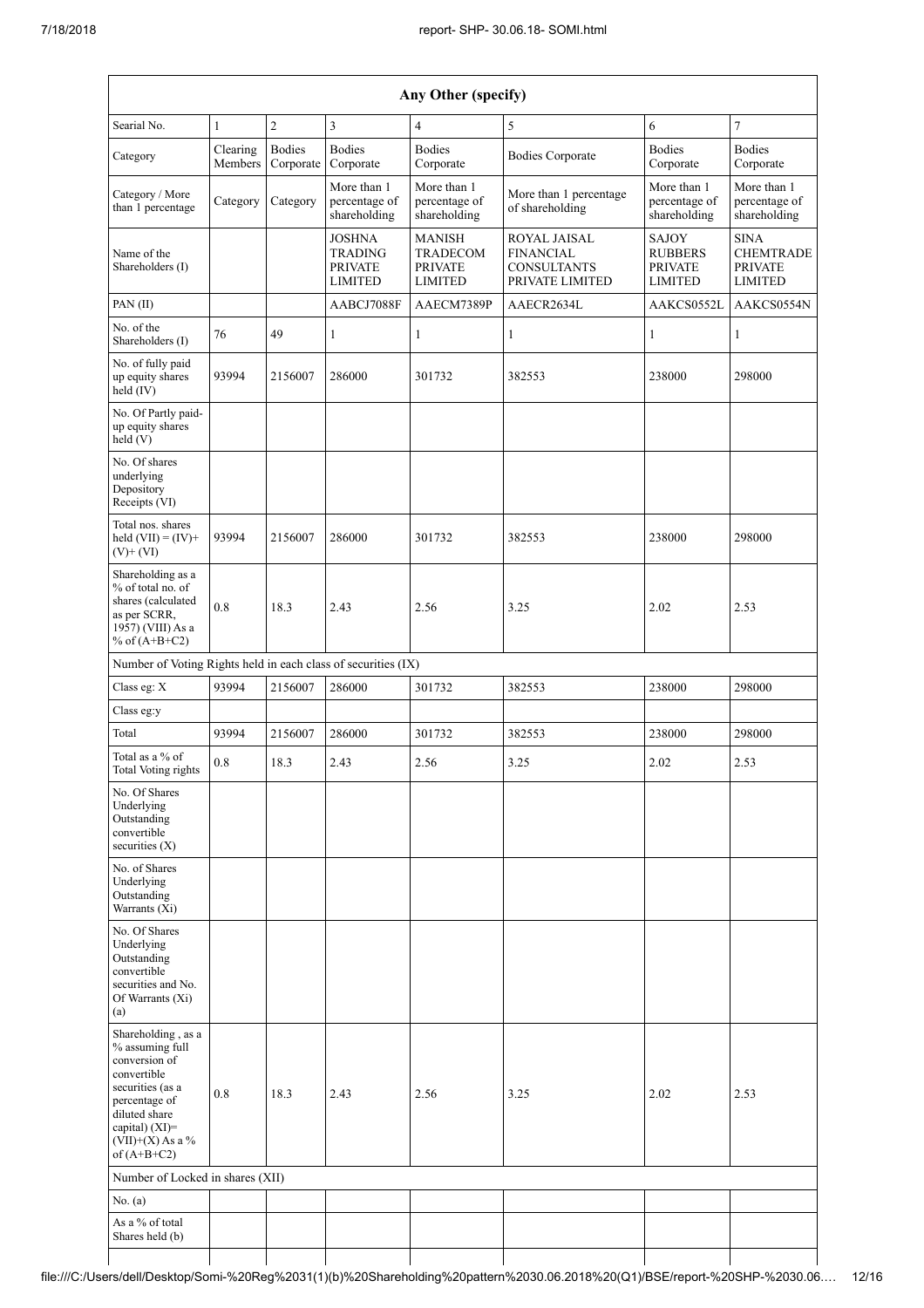## 7/18/2018 report- SHP- 30.06.18- SOMI.html

| Number of equity<br>shares held in<br>dematerialized<br>form $(XIV)$ | 93994 | 1334007 | $\overline{0}$ | 301732 | 382553 |  | $\theta$ |
|----------------------------------------------------------------------|-------|---------|----------------|--------|--------|--|----------|
| Reason for not providing PAN                                         |       |         |                |        |        |  |          |
| Reason for not<br>providing PAN                                      |       |         |                |        |        |  |          |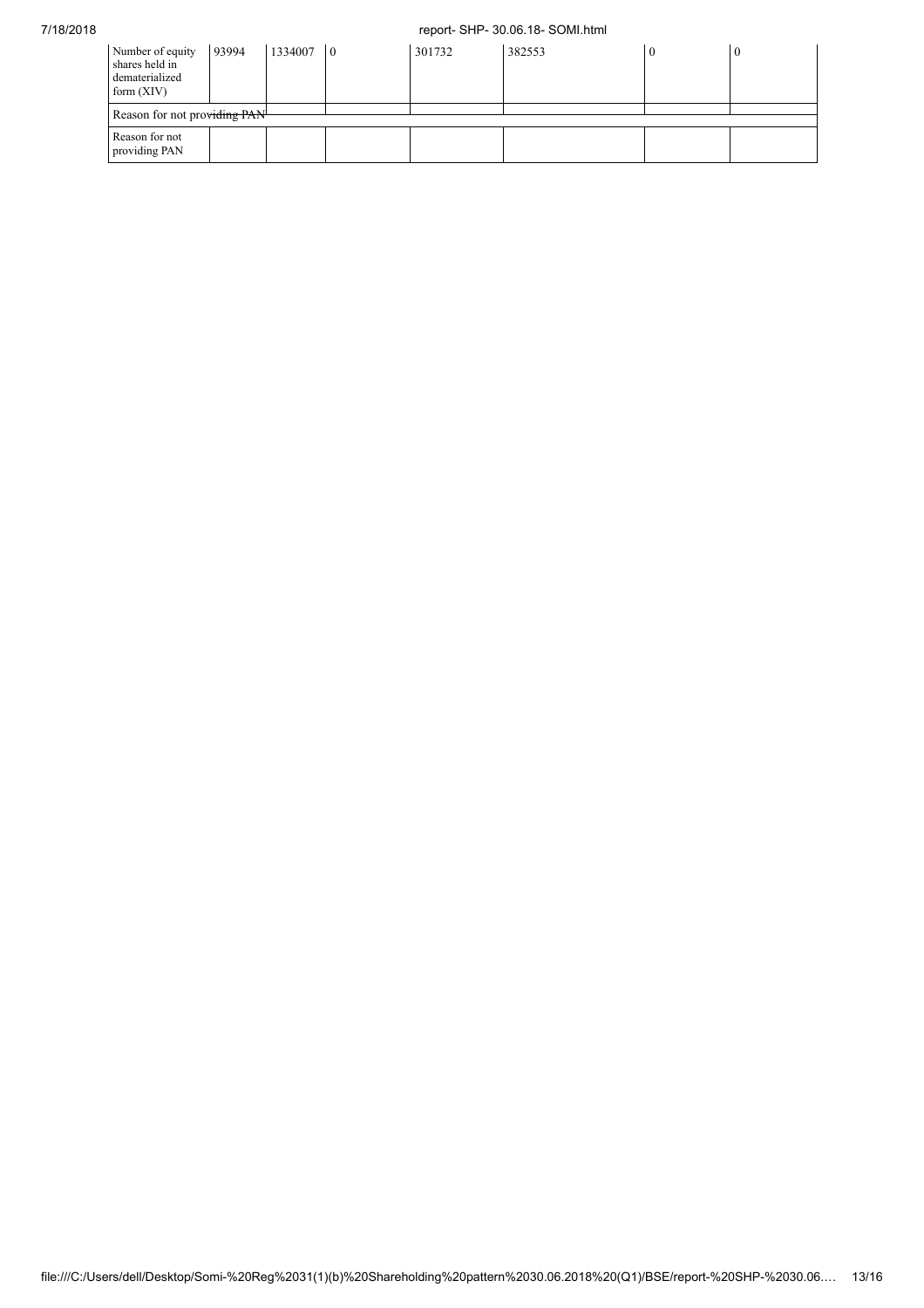| Any Other (specify)                                                                                                                                                                  |                                                               |                           |            |                       |  |  |  |  |
|--------------------------------------------------------------------------------------------------------------------------------------------------------------------------------------|---------------------------------------------------------------|---------------------------|------------|-----------------------|--|--|--|--|
| Searial No.                                                                                                                                                                          | 8                                                             | 9                         | $10\,$     |                       |  |  |  |  |
| Category                                                                                                                                                                             | <b>Bodies Corporate</b>                                       | Non-Resident Indian (NRI) | <b>HUF</b> |                       |  |  |  |  |
| Category / More<br>than 1 percentage                                                                                                                                                 | More than 1 percentage of shareholding                        | Category                  | Category   |                       |  |  |  |  |
| Name of the<br>Shareholders (I)                                                                                                                                                      | TRANSLAND SHARES PRIVATE LIMITED                              |                           |            | Click here to go back |  |  |  |  |
| PAN(II)                                                                                                                                                                              | AADCT1253A                                                    |                           |            | Total                 |  |  |  |  |
| No. of the<br>Shareholders (I)                                                                                                                                                       | $\mathbf{1}$                                                  | 63                        | 175        | 363                   |  |  |  |  |
| No. of fully paid<br>up equity shares<br>$\text{held}(\text{IV})$                                                                                                                    | 456183                                                        | 83208                     | 168449     | 2501658               |  |  |  |  |
| No. Of Partly paid-<br>up equity shares<br>held (V)                                                                                                                                  |                                                               |                           |            |                       |  |  |  |  |
| No. Of shares<br>underlying<br>Depository<br>Receipts (VI)                                                                                                                           |                                                               |                           |            |                       |  |  |  |  |
| Total nos, shares<br>held $(VII) = (IV) +$<br>$(V)$ + $(VI)$                                                                                                                         | 456183                                                        | 83208                     | 168449     | 2501658               |  |  |  |  |
| Shareholding as a<br>% of total no. of<br>shares (calculated<br>as per SCRR,<br>1957) (VIII) As a<br>% of $(A+B+C2)$                                                                 | 3.87                                                          | 0.71                      | 1.43       | 21.24                 |  |  |  |  |
|                                                                                                                                                                                      | Number of Voting Rights held in each class of securities (IX) |                           |            |                       |  |  |  |  |
| Class eg: X                                                                                                                                                                          | 456183                                                        | 83208                     | 168449     | 2501658               |  |  |  |  |
| Class eg:y                                                                                                                                                                           |                                                               |                           |            |                       |  |  |  |  |
| Total                                                                                                                                                                                | 456183                                                        | 83208                     | 168449     | 2501658               |  |  |  |  |
| Total as a % of<br><b>Total Voting rights</b>                                                                                                                                        | 3.87                                                          | 0.71                      | 1.43       | 21.24                 |  |  |  |  |
| No. Of Shares<br>Underlying<br>Outstanding<br>convertible<br>securities (X)                                                                                                          |                                                               |                           |            |                       |  |  |  |  |
| No. of Shares<br>Underlying<br>Outstanding<br>Warrants (Xi)                                                                                                                          |                                                               |                           |            |                       |  |  |  |  |
| No. Of Shares<br>Underlying<br>Outstanding<br>convertible<br>securities and No.<br>Of Warrants (Xi)<br>(a)                                                                           |                                                               |                           |            |                       |  |  |  |  |
| Shareholding, as a<br>% assuming full<br>conversion of<br>convertible<br>securities (as a<br>percentage of<br>diluted share<br>capital) (XI)=<br>$(VII)+(X)$ As a %<br>of $(A+B+C2)$ | 3.87                                                          | 0.71                      | 1.43       | 21.24                 |  |  |  |  |
| Number of Locked in shares (XII)                                                                                                                                                     |                                                               |                           |            |                       |  |  |  |  |
| No. (a)                                                                                                                                                                              |                                                               |                           |            |                       |  |  |  |  |
| As a % of total<br>Shares held (b)                                                                                                                                                   |                                                               |                           |            |                       |  |  |  |  |
| Number of equity<br>shares held in<br>dematerialized<br>form (XIV)                                                                                                                   | 456183                                                        | 83208                     | 168449     | 1679658               |  |  |  |  |